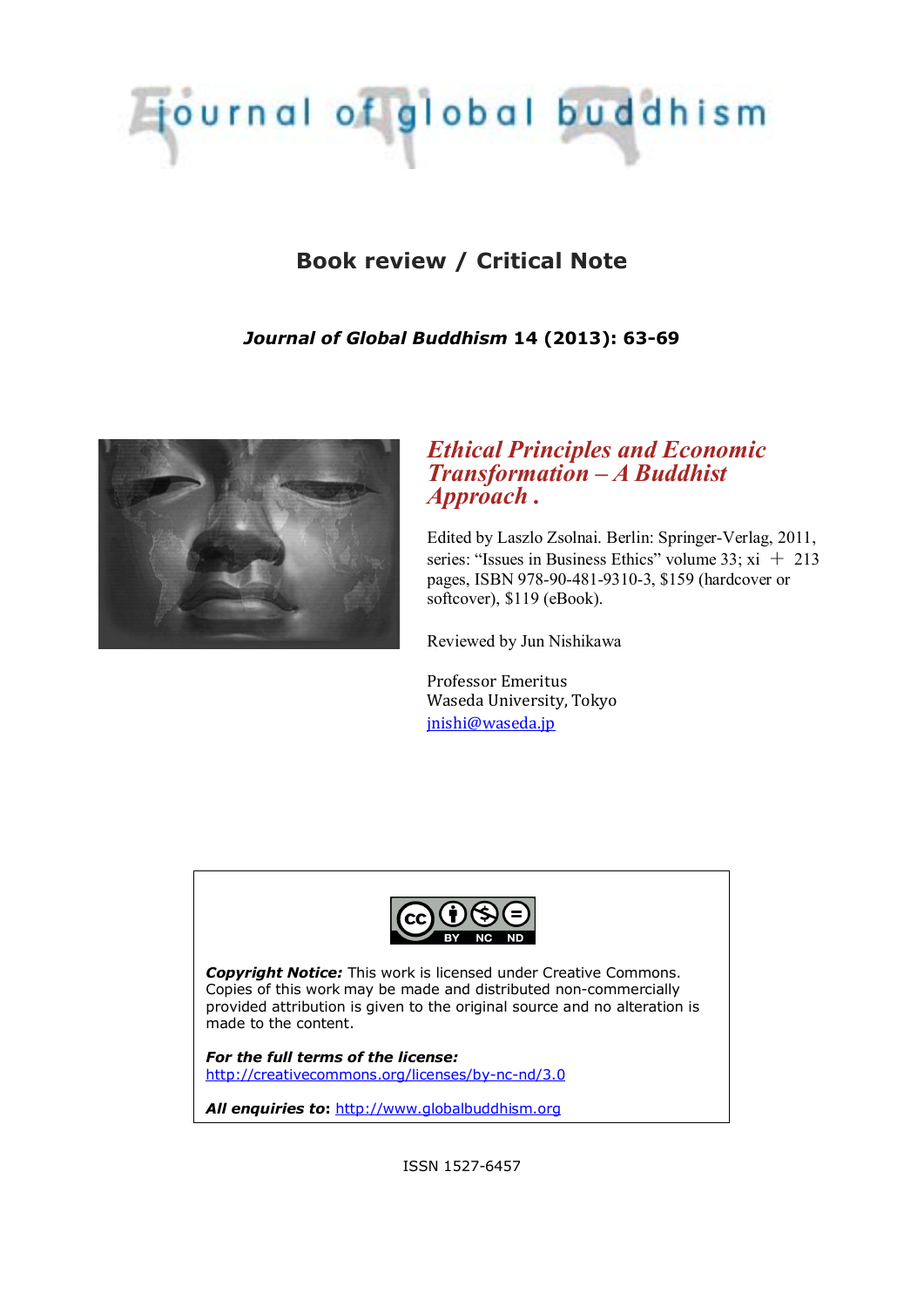Book Review/Critical Note

*Ethical Principles and Economic Transformation – A Buddhist Approach***.** Edited by Laszlo Zsolnai. Berlin: Springer-Verlag, 2011, series: "Issues in Business Ethics" volume 33;  $xi + 213$  pages, ISBN 978-90-481-9310-3, \$159 (hardcover or softcover), \$119 (eBook).

#### *Reviewed by Jun Nishikawa*

n our time of economic globalization, many people are attracted to spiritual and moral virtues easily forgotten in this unstable and uncertain world. It is no wonder that Buddhist economics (BE) has been developing over the last several decades, both in theory and In our time of economic globalization, many people are attracted to spiritual and moral virtues easily forgotten in this unstable and uncertain world. It is no wonder that Buddhist economics (BE) has been developing over t Professor at the Business Ethics Center of Corvinus University in Budapest, gathers contributions from economists and business scholars on Tibetan, Zen, Theravada and Western Buddhisms, and proves a timely and valuable work showing the state of the theory and practice of BE across the world.

The book is divided into four parts. Part one includes a preface and chapter one, "Why Buddhist Economics?" by Zsolnai. These explain why the subject of BE matters in this age of globalization, and recount the development of the discipline over the last half century. The first chapter also gives us a summary of the successive chapters.

Zsolnai judiciously points out that today's Western way of life, which pursues constant capital accumulation and consumption as the satisfaction of desire, is based on an egocentric principle that tends to multiply one's greed (the "maximization" principle). This has led to a crisis of contemporary capitalism both internationally (the North-South split) and domestically (the so-called 1% versus 99%), an accumulation of state debt, financial bubble crises, environmental harm, etc. Buddhism, by contrast, "suggests not to multiply but to simplify our desires" (p.3). Buddhist doctrine adds that everything in this world is based on the principle of dependent origination and that we should realize that our life is a part of this web of causation. Our economic activities should, therefore, be moderate, following the middle way. BE teaches that, after the fulfillment of basic needs such as food, clothing, shelter, medical care, education, etc., we should curb our desire (greed), which is, as above, harmful to community life and the environment.

Zsolnai traces BE from E.F. Schumacher (author of *Small is Beautiful*) and Phra Prayudh Payutto (who took up BE from Schumacher, teaching that economic activities should be a means to a good and noble life). Though Zsolnai's review is not exhaustive (for example, Buddadhasa Bhikkhu is not mentioned), this rapid retrospective is useful, as it shows the affinity of BE and the happiness/well-being notion advocated by UN developmental agencies and the Organisation for Economic Co-operation and Development (OECD). The chapter also indicates that BE opens the way toward qualitative development, something more and more emphasized in today's paradigm shift for developed economies.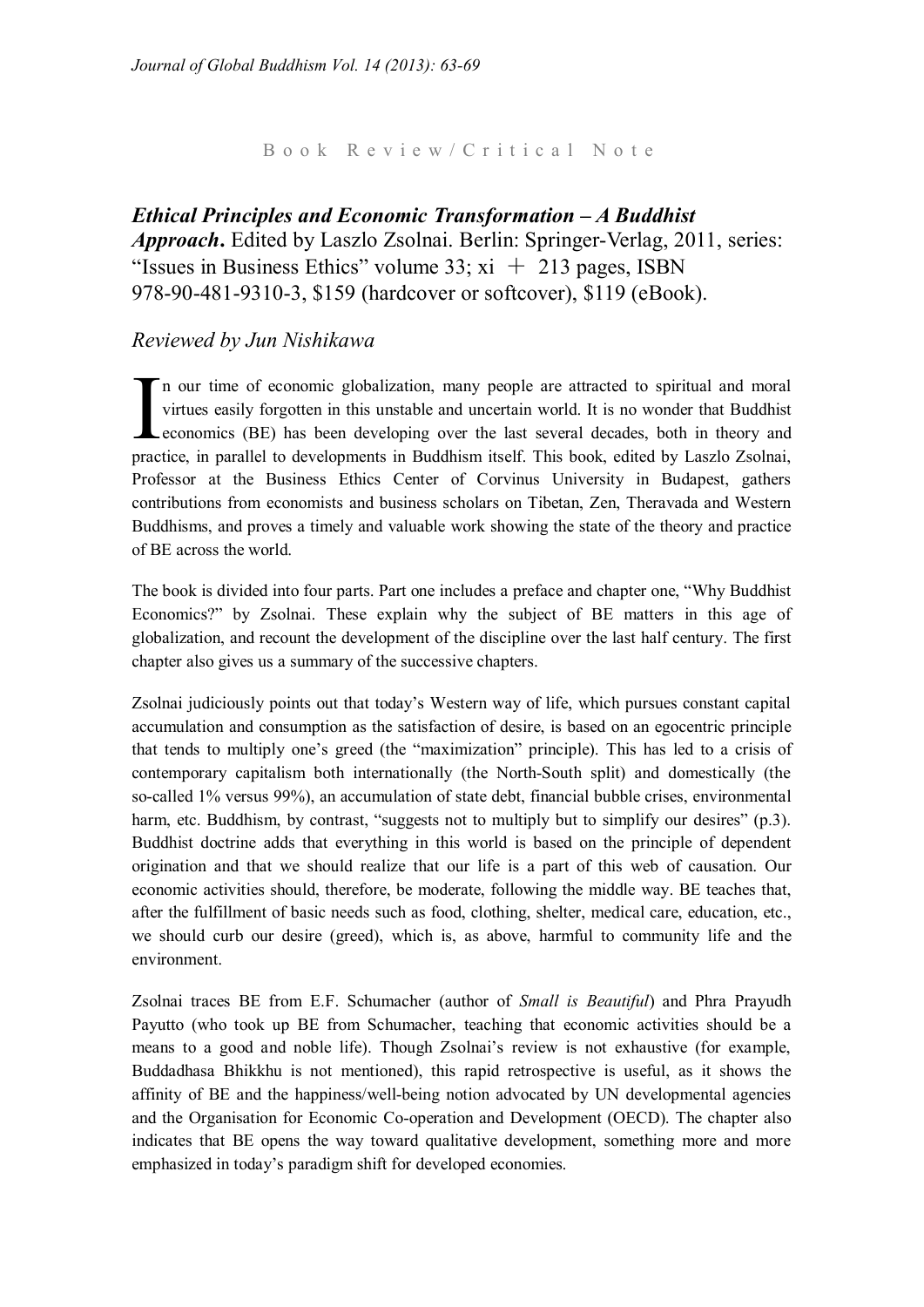Part two, "Buddhist Ethics Applied to Economics," deals with the theoretical relationship between Buddhist ethics and economics. Chapter two, "The Relational Economy," by Julie A. Nelson, discusses the nature of the relationship between Buddhist thinking and economic life. Some Buddhists believe that Buddhist teachings are compatible with profit-seeking economic systems as long as wealth is accumulated in non-violent ways. Others reject the latter as an expression of the acquisitive mind. The latter view often advocates for non-profit, cooperative, communal, and solidarity-based economies. These two typical Buddhist views are sometimes seen as overlapping with Theravada and Mahayana, respectively. Nelson rejects this, arguing that the whole Cartesian cognitive system of opposing human being (self) to economic life (the world) is influenced by typically gender-biased Western cultural constructions, denying the interdependence of physical and spiritual worlds, economic and social life, male and female, rationality and passion, abstract and concrete, etc. The actual economic system is far more complex than described in this dichotomy. The teachings of non-attachment and interdependence warn against such dualisms. If we are aware of the interdependent nature of this world, we will necessarily be led to a convivial life with less "me" and less "us versus them" thinking. For Nelson, this opens the possibility of wise and compassionate action and leads us to more positive engagement with business, government, and this world.

Chapter three, "Buddhism and Sustainable Consumption," by Peter Daniels, examines possible Buddhist contributions to modifying our consumption-oriented life. Daniels notes that, though our consumption-oriented life style has been contributing to natural disasters, discussion of sustainable development has mainly been concentrated on the production side, BE included (as in *Small is Beautiful*). Daniels argues our level of consumption greatly exceeds our needs and is not compatible to the long-term welfare of humanity. Lowering consumption is connected with a different theory of happiness and the establishment of citizens' responsibility and sovereignty. Shifting our societal metabolism to a more sustainable one, characterized by non-violence, moderation, and less disturbance to the environment, will also allow greater autonomy and greater possibilities for spiritual practice.

Chapter four, "Economic Sufficiency and Santi Asoke," by Juliana Essen, presents two case studies of BE in Thailand: first, the doctrine of "Economic Sufficiency" (SE) advocated by King Bhumibol Adulyadej and its application by the Royal Chaipattana Foundation; second the Santi Asoke (Peaceful Asoke) Buddhist Reform Movement (AM). These cases differ greatly. SE is based on the king's initiative at a time of economic crisis. SE was launched to support a massive laid-off population obliged to go back to rural areas, and complements public welfare policies. AM is a monastic movement independent of the Thai sangha, set up in the mid-1970s when Thailand started its march toward industrialization and economic growth.

SE advised self-reliance and self-sufficiency both for Thais in Thailand and for Thailand in the world economy. It advocated moderation, reasonableness, and self-immunity. This wisdom, especially as promoted by a Buddhist monarch, grows from Buddhist notions, as other chapters have argued. As part of the king's work, the Chaipattana Foundation, a royal instrument promoting social welfare and development, initiated a number of model projects promoting the practice of SE, in particular in the deprived North and North East areas of Thailand.

By contrast, AM is a Buddhist moral reaction against the loss of social equilibrium and the deterioration of moral values caused by rapid industrialization and modernization. In the 1980s,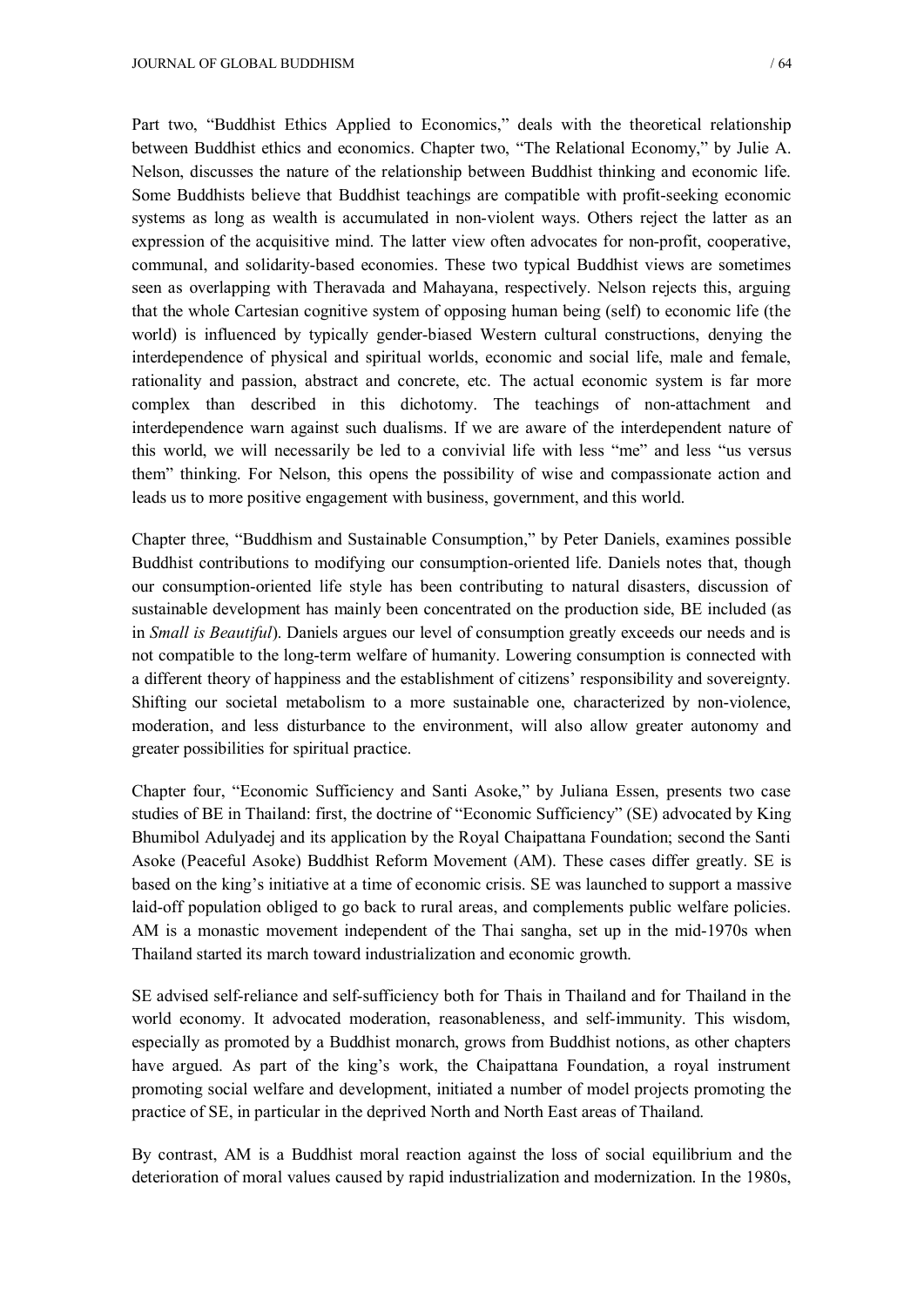three types of this reaction arose. First was the practice of Socially Engaged Buddhism (SEB), both in rural and urban areas. Thai SEB was initiated by monks influenced by the teachings of Buddhadasa Bhikkhu and has elements (even projects) in common with SE. Meditation, organic farming, conservation of forests, and promotion of mutual help and cooperative business, all are practices shared by SEB and SE. Second we have Wat Phra Dhammakaya which offers meditation and healing time for the Bangkok middle class. Thousands of followers take busses every Sunday to practice meditation in this huge new temple located on the city's outskirts. The third type of Buddhist reaction to social change is Santi Asoke, a movement devoted to forming Buddhist communities, each having a wat (temple) and pavillions. Its members, both monks and laity, engage in the simplest communal life under the slogan "consume little, work hard, and the give the rest to society." I agree with Essen's assertion that both SE and AM have introduced an ethical dimension to the Thai economy. She might, though, have examined the rural grass-roots initiative for self-reliance and self-sufficiency conducted by SEB for decades as a precedent for SE. For the urban middle class, she might have examined the contributions of AM as well as Dhamammkaya. Further, in this context it would have been fascinating to study the contributions of an AM associate, Major General Chamlong Srimuang, founder of the Palang Dharma (Power of Dharma or Moral Force) Party and Governor of Bangkok from 1985 to 1992.

Chapter five, "Pathways to a Mindful Economy" by Joel C. Magnuson, introduces the notion of "mindful economies" (ME), likely inspired by the teachings of Thich Nhat Hanh. ME works toward systemic change of economic institutions and even local community governance through mindful practices. Indeed, he imagines ME leading to a total transformation of society, including establishing social justice, ecological sustainability, and economic and social stability. In ME, participants are brought together by shared values which help to integrate ownership, work, and consumption. In ME, non-profit financial institutions associate, community-based firms adopt ME principles, democratic practices in management promote more participative local governance accountable to every citizen, and so on.

Perhaps, if this chapter had included concrete examples of this progression, it would have been more convincing. We cannot say that ME is a dream, as there *are* examples such as the cooperative regional economy of Mondragon in Spain. Mondragon's example, though, is Catholic and Basque. If this chapter indicated examples of local economies where community enterprises are active and the local governance open and friendly to citizen participation (perhaps Portland or another sustainably oriented city on the West Coast of America), readers might have a concrete image of firms, community organizations, and governments closer to Buddhist ideals. This brings up the question: Are Buddhist ideals always to be realized through meditation and other Buddhist practices? Or can Buddhists approach their spiritual ideals ecumenically, through other paths? We will discuss this question later.

Next come the three chapters of part three, "Achieving Happiness and Peace." In chapter six, "Do Our Economic Choices Make Us Happy?", Colin Ash examines the relationship between BE and happiness theory. Ash starts with a concise and solid account of today's happiness theory. A sense of happiness can be identified in three dimensions: pursuit of pleasure, balance of pleasant and unpleasant feelings, and quality of life (Aristotle's *eudaemonia*). The first two are directly related to utilitarianism and subjectively evaluate happiness. In general economic theory, an increase of income is automatically considered to increase happiness and well-being. Ash contends, however, that, after basic needs are met, income increases do not automatically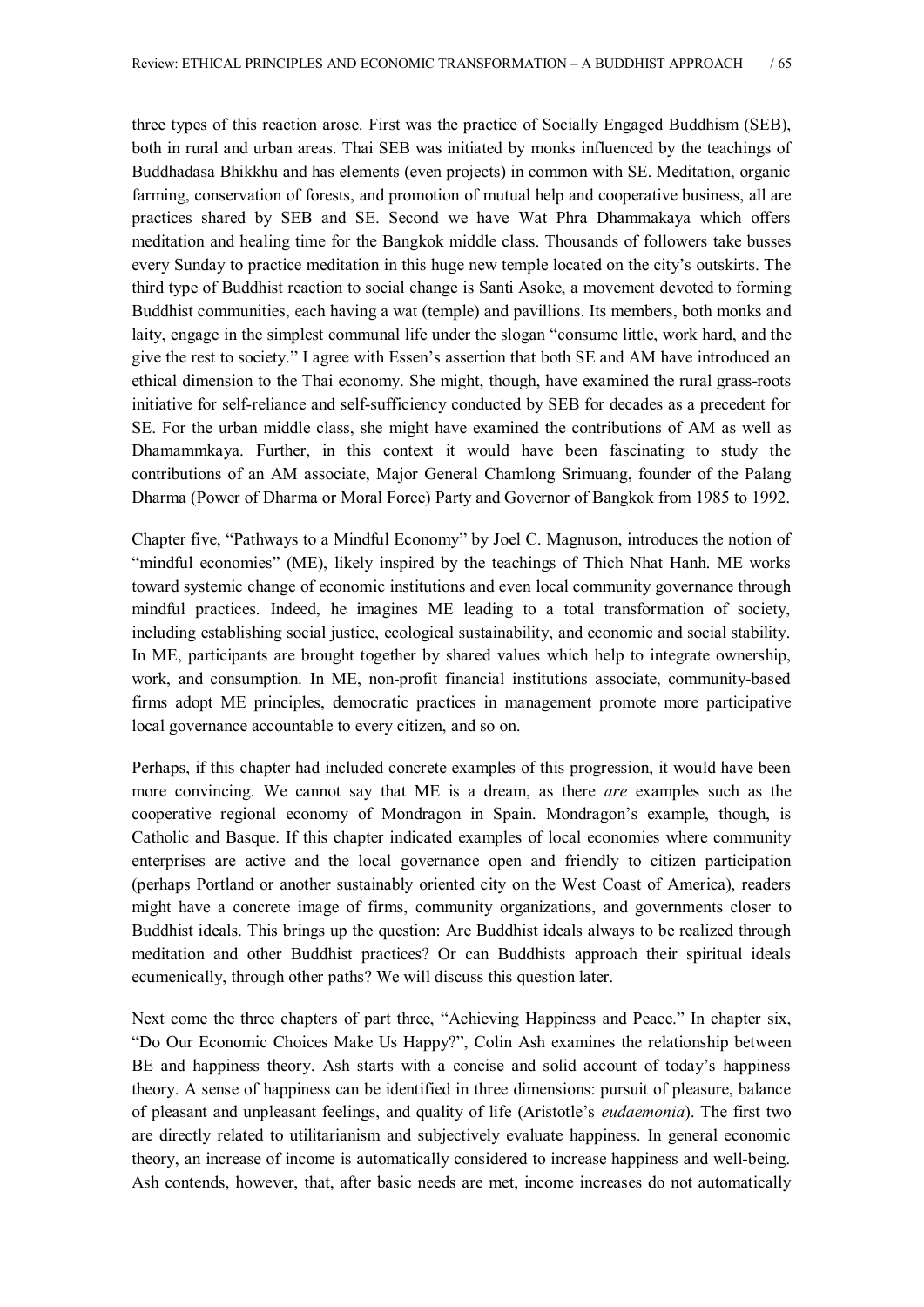increase happiness in developed countries. Rather, relational factors such as family, work, financial situation, community and friends, health, personal freedom, and personal philosophy of life have a more significant impact on quality of life, which has recently become the focus of research interest of some economists and international organizations. Ash reminds us that the goal of Buddhism is not the pursuit of happiness, but the cessation of suffering in which *tanha*, strong desire, and *upadana*, attachments, dominate our choices. To escape from this vicious circle, to leave *avijja*, ignorance, behind, we have to train our mind through meditation, looking clearly at various components of dependent origination. For Ash, meditation cultivates loving-kindness, compassion, enjoyment of others' success, and equanimity. All this depends on our will and self-determination, not on our income and consumption. Ash argues that economic progress is not wrong as far as it alleviates suffering. But, when economies stimulate attachment and greed, we have to return to the teaching of Buddhism.

Chapter seven, "Gross National Happiness," by Sander G. Tideman, analyzes the theory and policy of Gross National Happiness (GNH) as put into practice in recent decades in Bhutan, a small Himalayan Buddhist kingdom. Tideman views GNH as a valuable indicator for sustainable development, something conventional monetary indicators such as GDP do not measure. Echoing themes of BE explored in prior chapters, Tideman examines first the major characteristics of Buddhism, then those of conventional economics, and shows that the latter, based on the competition for acquisition of scarce resources, has led to over-consumption and destruction of common natural goods, such as water, forests, air, democratic values, etc., as well as to an artificial expansion of monetary economies. Tideman then goes on to examine GNH more specifically. GNH has four main pillars: economic development with social equity, cultural preservation and promotion, environmental conservation and its sustainable use, and good governance/decentralization. Despite Bhutan's being ranked as one of the "Least Developed Countries" in world GDP rankings, these four values were incorporated in the first "Constitution of the Kingdom" adopted in 2008. The Center for Bhutan Studies and other concerned researchers are working on elaborating GNH indicators. The author discerns an "emerging new paradigm of non-material interconnectedness" (p.150) in these values. However, each of these terms can be found in today's development economics and, as such, cannot be called particularly Buddhist. I discuss the relationship of GNH and Buddhism in this review's conclusion.

Chapter eight, "The Application of Buddhist Theory and Practice in Modern Organization," by Bronwen Rees and Tamas Agocs, treats the application of Buddhist practices in improving labor relations in the modern factory system. The chapter is an interim report made by two universities, one in England and another in Hungary. There is a wide range of sociological reports that account for the alienated state of workers in the modern factory system, as this system is based on the technological division of labor which isolates each worker in fractionalized and monotonous labor. In this factory system the worker loses a feeling of teamwork as well as a sense of his or her work as meaningful; absenteeism is very frequent; workers tend to fall easily into depression; and discrimination against female workers is wide-spread in hierarchies and in terms of salary, wages, and labor conditions. By contrast, several Buddhist research centers have begun proactive projects in schools and factories in England and Hungary introducing body awareness techniques or walking meditation practices to help participants become aware of their states and of the importance of rediscovering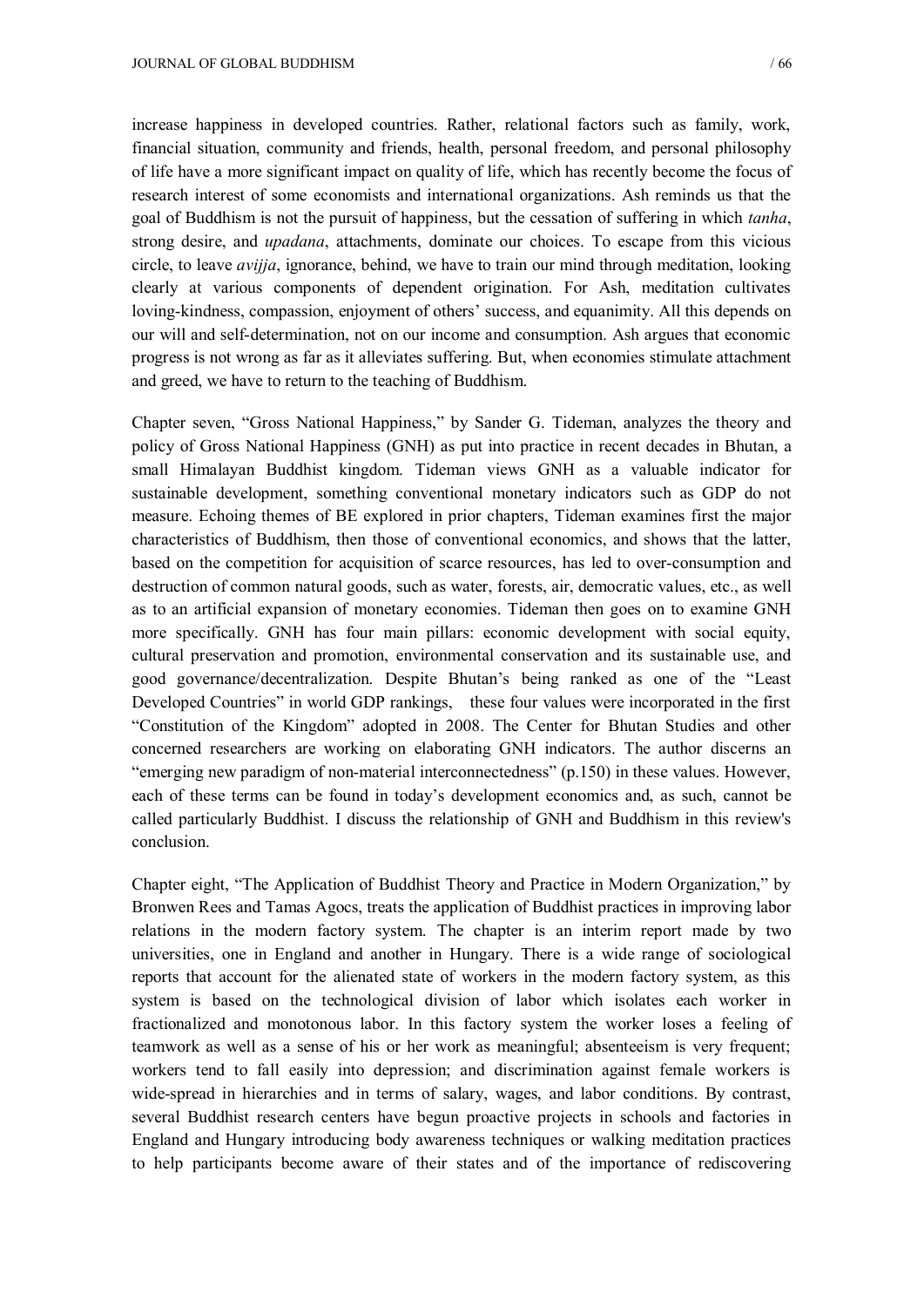relational situations. In this, the projects offer reflective ground, encourage a sense of embodiment, promote reflection, and activate dialogue. It seems these reports are of ongoing processes involving limited successes and some challenges. Since detailed comparative data are not presented, we cannot evaluate the relative success of the projects. We do see, though, differing reactions to adopting Buddhist practices, according to social class and work status.

Chapter nine, "Leadership the Buddhist Way," by Laurens van den Muyzenberg, is an account, by an international business consultant, of Buddhist principles useful in business leadership. The account grows from van den Muyzenberg's dialogues with the Dalai Lama. His premises are twofold: that everyone seeks happiness, and that worldly phenomena are impermanent. Therefore, the aim of applying Buddhist principles to business leadership is facilitating and producing happiness in a constantly changing situation. Leadership has three dimensions: that of your own mind and behavior, that of an organization, and that of society. Leaders should be concerned with the well-being of all stakeholders including, ultimately, all members of society. Right view and right conduct are crucial and, in order that leaders have these virtues, they must to train their minds in meditation as well as 1) principles and causes, 2) objectives and results, 3) oneself, 4) moderation, 5) the occasion and efficient use of time, 6) their organizations, and 7) people surrounding them and their organizations. Every businessperson knows that business has to make profits. Making profits, however, is not the purpose of a business: making a positive contribution to society is; profits will follow. As business becomes transnational, it should take into account cross-border interdependence and universal responsibility. As the United Nations Global Compact stresses, this will be the way for business to become socially responsible in a global free market. Right view will be represented in the firm's vision and right conduct in the practice of BE principles. Van den Muyzenberg's chapter does apply Buddhist principles to business leadership and management, and his description is clear and logical. Still, after reading it, the reviewer does not know how far the principles of Buddhist leadership have been influencing the business world. The reviewer hopes that the author will follow up on these subjects.

At last we come to the book's conclusion: "The Contributions of Buddhist Economics," by Laszlo Zsolnai, summarizing the major findings of the book. Zsolnai states, "BE can be seen as a radical alternative in the Western economic mindset. Western economics represents a *maximizing* framework... and tends to build a world where 'bigger is better' and 'more is more'" (p. 183). For Zsolnai, this framework is the origin of today's unsustainable world where social division, ecological deterioration, and economic instability are universally visible. The book promotes a "small is beautiful" world, where we might restore sustainability and promote right livelihood.

In this frankly partisan cause, the book's chapters make useful contributions, describing major components of BE not deeply addressed during the Schumacher period. The theoretical and practical contributions of Thai Buddhists, including Buddadhasa, Phra Payutto, Sulak Sivaraksa, and others, are well-integrated. Additionally, the relationship of BE and happiness theory is well-explained. The book, while describing current research, opens and suggests new agendas in the formulation of BE. Having said this, it might have been better if some chapters focused more, in both time and space, rather than exploring BE in the abstract. One crucial question arises: Is there a particular model of BE? Zsolnai convincingly writes, "It is not the primary aim of BE to build an economic system of its own. It is better to see it as an alternative strategy,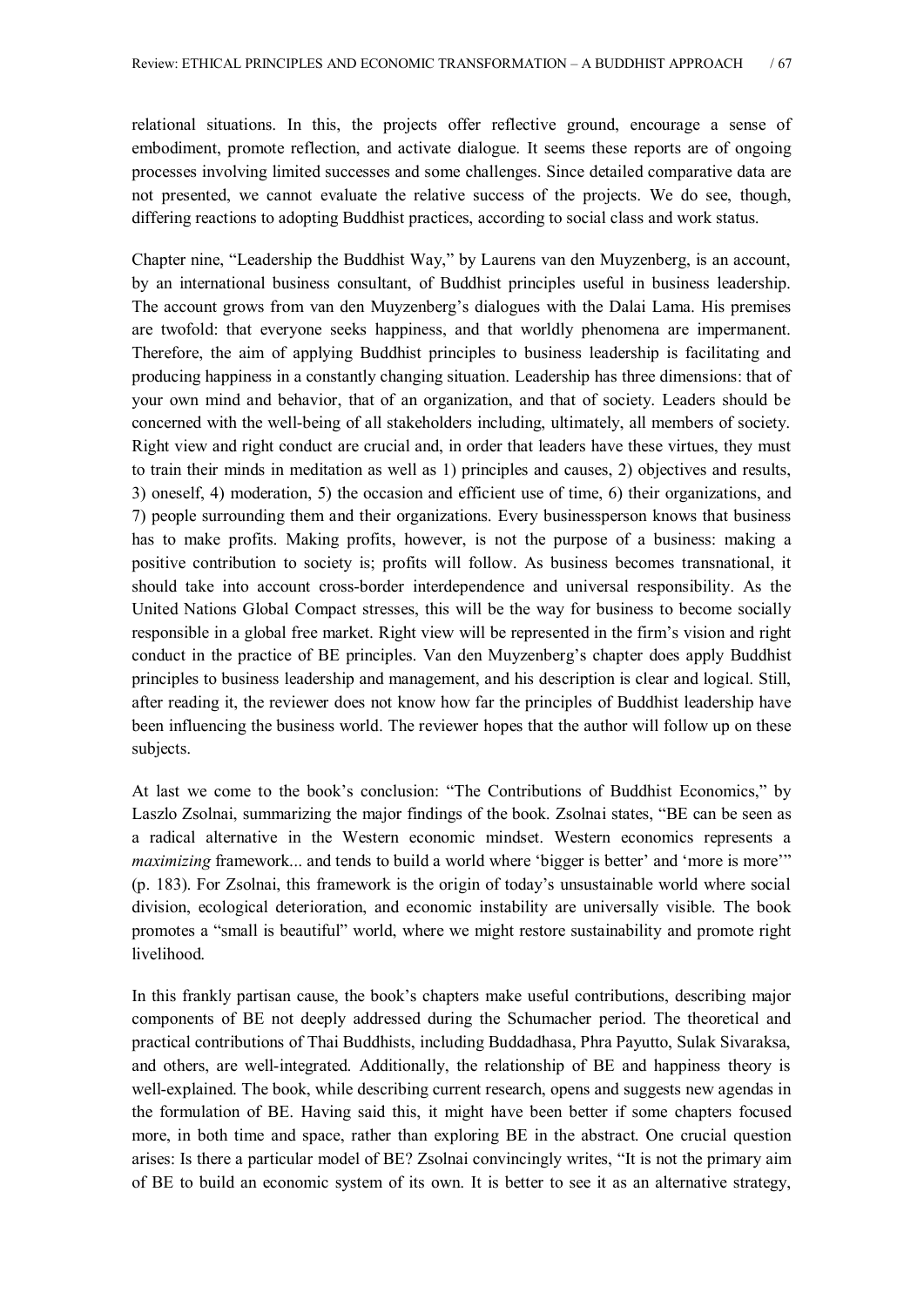which can be applied to any economic setting, anytime" (p. 196). The reviewer subscribes entirely to this final remark. The book adds a useful bibliography that lists major books in the intersection of Buddhism, ethics, psychology, and economics.

#### **Critical Note**

As a conclusion, I would like to add two discussions furthering BE. The first is related to chapters five and eight, that discuss the pathway to realize BE-related economic activities. Let me quote three Japanese examples. First, the experience of Komeito (literally, the "Party of Fairness and Openness") in their political work to realize Buddhist social welfare. Komeito (based on Soka Gakkai, a Nichiren school) does not use any Buddhist slogans except "middle way politics," in their political campaigns. They emphasize the welfare policy that the dominant Liberal Democrats (LDP) tend to forget in the course of economic growth. We might note that Komeito currently forms a coalition government with the LDP. Komeito believes that, with a more humane economic life, people will ultimately become aware of Buddhist values. This could be another application of Buddhist values to our daily and political life.

Second, in Japan many enterprises emphasize collective mind and teamwork under paternalistic patronage. This is "Japanese style management." Though this system is dissolving with the introduction of globalization into large Japanese corporations, these practices are still prevalent, particularly in small and middle-scale enterprises. These local enterprises might be illustrative in restoring collective values to economics.

Third, the tsunami disaster of March 11, 2011, led to the birth and rebirth of many social, local, and communal enterprises—some explicitly inspired by Buddhism—with egalitarian human values: collective capital, cooperative work, women's initiatives and participation, gender equality, etc. In some cases, just after the tsunami, Buddhist temples surviving the disaster provided places for public gatherings to discuss the restoration of communities. Some temples provided networking for villages and towns. And, of course, temples offered caring places for families who lost relatives.

These are examples of the realization of Buddhist ideals in economic life. Japanese Buddhists are now opposing the reopening of atomic energy plants in Japan as well as the exporting of nuclear plants to other countries, a practice of non-violence and conviviality. This may be "BE" even if it does not identify as such. We might analyze various practices and identify the best ways for Buddhists to realize and promote their spirituality in this world.

My second discussion is a call to examine the relationship of GNH and Buddhist values, especially in Bhutan. I have remarked that major components of GNH have common language with development economics and no particular Buddhist meaning, yet I believe they are interrelated. Let me explain. Of course, major pillars of GNH have a clearly non-materialistic message: economic and social development with equity, cultural and environmental conservation, and democracy/decentralization. But how closely is this linked to Buddhism?

The Bhutanese constitution states an intent to maintain the national unity through Buddhism. Buddhism will promote peace, non-violence, loving-kindness and generosity, all spiritual values. It is considered the country's proud heritage. However, is the cautious attitude of the Bhutanese toward GDP based only on the positive appraisal of non-material traits in the daily